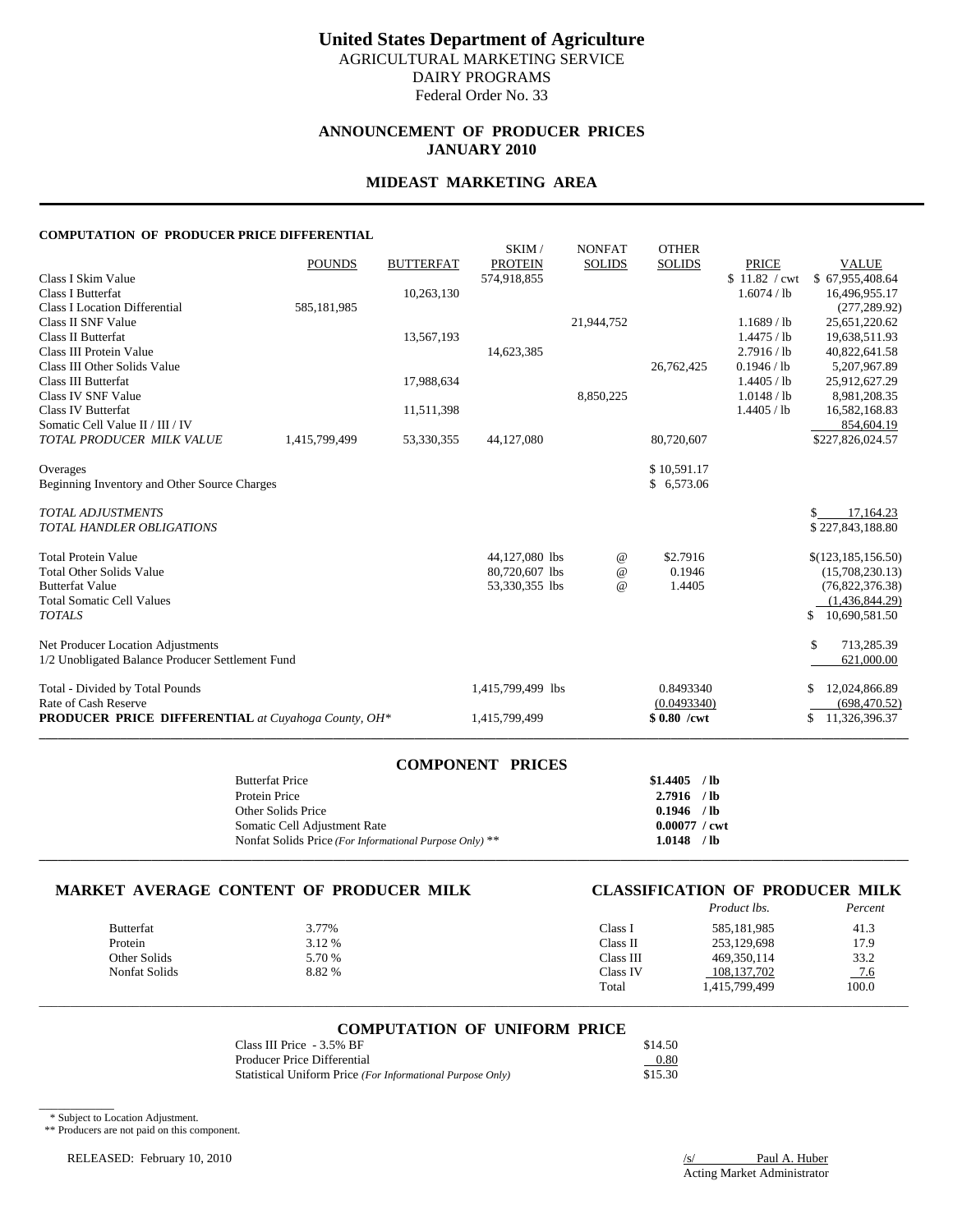# **ANNOUNCEMENT OF PRODUCER PRICES FEBRUARY 2010**

## **MIDEAST MARKETING AREA**

#### **COMPUTATION OF PRODUCER PRICE DIFFERENTIAL**

|                                                            |               |                  | SKIM/             | <b>NONFAT</b>   | <b>OTHER</b>  |               |                     |
|------------------------------------------------------------|---------------|------------------|-------------------|-----------------|---------------|---------------|---------------------|
|                                                            | <b>POUNDS</b> | <b>BUTTERFAT</b> | <b>PROTEIN</b>    | <b>SOLIDS</b>   | <b>SOLIDS</b> | <b>PRICE</b>  | <b>VALUE</b>        |
| Class I Skim Value                                         |               |                  | 536,801,750       |                 |               | \$12.27 / cwt | \$65,865,574.73     |
| Class I Butterfat                                          |               | 9,817,547        |                   |                 |               | 1.4290 / lb   | 14,029,274.69       |
| <b>Class I Location Differential</b>                       | 546,619,297   |                  |                   |                 |               |               | (248, 686.60)       |
| Class II SNF Value                                         |               |                  |                   | 16,544,115      |               | $1.2189$ / lb | 20, 165, 621. 79    |
| Class II Butterfat                                         |               | 12,119,411       |                   |                 |               | 1.4474 / lb   | 17,541,635.50       |
| Class III Protein Value                                    |               |                  | 13,345,187        |                 |               | 2.7066 / lb   | 36,120,083.12       |
| Class III Other Solids Value                               |               |                  |                   |                 | 24,601,891    | 0.1992 / lb   | 4,900,696.68        |
| Class III Butterfat                                        |               | 15,944,173       |                   |                 |               | 1.4404 / lb   | 22,965,986.80       |
| Class IV SNF Value                                         |               |                  |                   | 7,309,856       |               | 0.9043 / lb   | 6,610,302.79        |
| Class IV Butterfat                                         |               | 9,129,430        |                   |                 |               | 1.4404 / lb   | 13,150,030.96       |
| Somatic Cell Value II / III / IV                           |               |                  |                   |                 |               |               | 730,713.98          |
| TOTAL PRODUCER MILK VALUE                                  | 1,259,226,173 | 47,010,561       | 39,060,007        |                 | 71,819,241    |               | \$201,831,234.44    |
| Overages                                                   |               |                  |                   |                 | \$5,146.30    |               |                     |
| Beginning Inventory and Other Source Charges               |               |                  |                   |                 | \$180,218.69  |               |                     |
| <b>TOTAL ADJUSTMENTS</b>                                   |               |                  |                   |                 |               |               | \$<br>185,364.99    |
| <b>TOTAL HANDLER OBLIGATIONS</b>                           |               |                  |                   |                 |               |               | \$202,016,599.43    |
| <b>Total Protein Value</b>                                 |               |                  | 39,060,007 lbs    | $^{\copyright}$ | \$2.7066      |               | \$(105,719,814.93)  |
| <b>Total Other Solids Value</b>                            |               |                  | 71,819,241 lbs    | $\omega$        | 0.1992        |               | (14,306,392.79)     |
| <b>Butterfat Value</b>                                     |               |                  | 47,010,561 lbs    | $\omega$        | 1.4404        |               | (67,714,012.10)     |
| <b>Total Somatic Cell Values</b>                           |               |                  |                   |                 |               |               | (1,258,670.27)      |
| <b>TOTALS</b>                                              |               |                  |                   |                 |               |               | 13,017,709.34<br>\$ |
| Net Producer Location Adjustments                          |               |                  |                   |                 |               |               | \$<br>686,357.91    |
| 1/2 Unobligated Balance Producer Settlement Fund           |               |                  |                   |                 |               |               | 726,000.00          |
| Total - Divided by Total Pounds                            |               |                  | 1,259,226,173 lbs |                 | 1.1459472     |               | 14,430,067.25       |
| Rate of Cash Reserve                                       |               |                  |                   |                 | (0.0459472)   |               | (578, 579.17)       |
| <b>PRODUCER PRICE DIFFERENTIAL</b> at Cuyahoga County, OH* |               |                  | 1,259,226,173     |                 | $$1.10$ /cwt  |               | 13,851,488.08<br>\$ |
|                                                            |               |                  |                   |                 |               |               |                     |

| <b>COMPONENT PRICES</b>                                 |                        |  |
|---------------------------------------------------------|------------------------|--|
| <b>Butterfat Price</b>                                  | \$1.4404<br>$/$ lb     |  |
| Protein Price                                           | 2.7066<br>$/$ lb       |  |
| Other Solids Price                                      | $0.1992$ /lb           |  |
| Somatic Cell Adjustment Rate                            | $0.00076 / \text{cwt}$ |  |
| Nonfat Solids Price (For Informational Purpose Only) ** | $/$ lb<br>0.9043       |  |
|                                                         |                        |  |

# **MARKET AVERAGE CONTENT OF PRODUCER MILK CLASSIFICATION OF PRODUCER MILK** Product lbs. Percent

|                  |        |           | Product lbs.  | Percent |
|------------------|--------|-----------|---------------|---------|
| <b>Butterfat</b> | 3.73%  | Class 1   | 546,619,297   | 43.4    |
| Protein          | 3.10 % | Class II  | 193,106,052   | 15.3    |
| Other Solids     | 5.70 % | Class III | 430,409,573   | 34.2    |
| Nonfat Solids    | 8.80 % | Class IV  | 89,091,251    | - 7.1   |
|                  |        | Total     | 1,259,226,173 | 100.0   |

# \_\_\_\_\_\_\_\_\_\_\_\_\_\_\_\_\_\_\_\_\_\_\_\_\_\_\_\_\_\_\_\_\_\_\_\_\_\_\_\_\_\_\_\_\_\_\_\_\_\_\_\_\_\_\_\_\_\_\_\_\_\_\_\_\_\_\_\_\_\_\_\_\_\_\_\_\_\_\_\_\_\_\_\_\_\_\_\_\_\_\_\_\_\_\_\_\_\_\_\_\_\_\_\_\_\_\_\_\_\_\_\_\_\_\_\_\_\_\_\_\_\_\_\_\_\_\_\_\_\_\_\_\_\_\_\_\_\_\_ **COMPUTATION OF UNIFORM PRICE**

| Class III Price - 3.5% BF                                  | \$14.28 |
|------------------------------------------------------------|---------|
| Producer Price Differential                                | 1.10    |
| Statistical Uniform Price (For Informational Purpose Only) | \$15.38 |

\* Subject to Location Adjustment.

 $\overline{\phantom{a}}$ 

\*\* Producers are not paid on this component.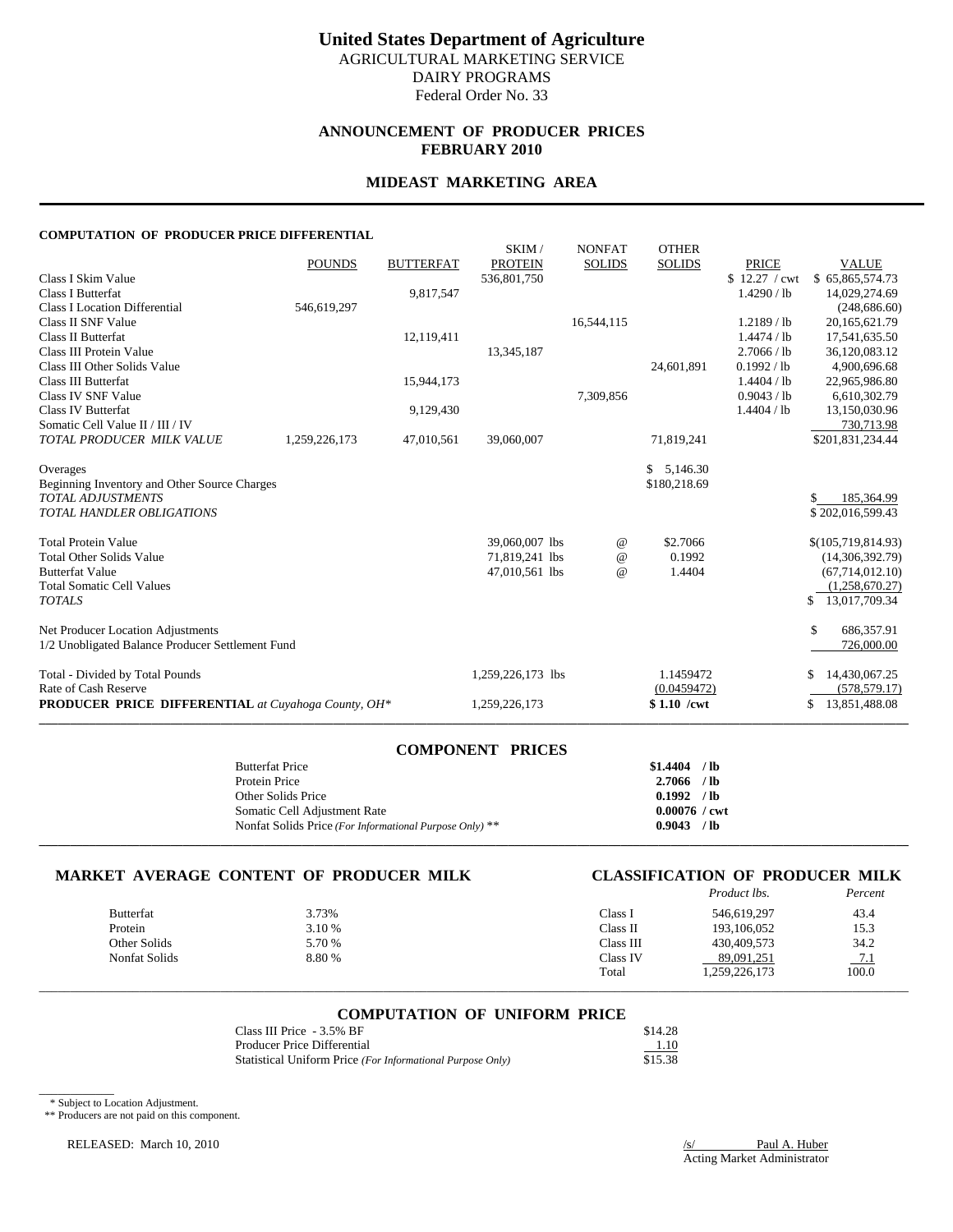# **ANNOUNCEMENT OF PRODUCER PRICES MARCH 2010**

# **MIDEAST MARKETING AREA**

#### **COMPUTATION OF PRODUCER PRICE DIFFERENTIAL**

|                                                            |               |                  | SKIM/             | <b>NONFAT</b> | <b>OTHER</b>  |               |                   |
|------------------------------------------------------------|---------------|------------------|-------------------|---------------|---------------|---------------|-------------------|
|                                                            | <b>POUNDS</b> | <b>BUTTERFAT</b> | <b>PROTEIN</b>    | <b>SOLIDS</b> | <b>SOLIDS</b> | <b>PRICE</b>  | <b>VALUE</b>      |
| Class I Skim Value                                         |               |                  | 581,325,634       |               |               | \$11.60 / cwt | \$67,433,773.56   |
| Class I Butterfat                                          |               | 10,454,756       |                   |               |               | 1.4715 / lb   | 15,384,173.47     |
| <b>Class I Location Differential</b>                       | 591,780,390   |                  |                   |               |               |               | (273, 529.51)     |
| Class II SNF Value                                         |               |                  |                   | 24,293,865    |               | 1.0433 / lb   | 25, 345, 789. 37  |
| Class II Butterfat                                         |               | 16,139,596       |                   |               |               | 1.5417 / lb   | 24,882,415.11     |
| Class III Protein Value                                    |               |                  | 15,432,660        |               |               | 2.1311 / lb   | 32,888,541.74     |
| Class III Other Solids Value                               |               |                  |                   |               | 28,866,426    | 0.1823 / lb   | 5,262,349.45      |
| Class III Butterfat                                        |               | 18,875,323       |                   |               |               | 1.5347 / lb   | 28,967,958.19     |
| Class IV SNF Value                                         |               |                  |                   | 7,800,619     |               | 0.8688 / lb   | 6,777,177.81      |
| Class IV Butterfat                                         |               | 8,746,719        |                   |               |               | 1.5347 / lb   | 13,423,589.66     |
| Somatic Cell Value II / III / IV                           |               |                  |                   |               |               |               | 802.696.87        |
| TOTAL PRODUCER MILK VALUE                                  | 1,474,823,404 | 54,216,394       | 45,099,802        |               | 84,145,380    |               | \$220,894,935.72  |
|                                                            |               |                  |                   |               |               |               |                   |
|                                                            |               |                  |                   |               |               |               |                   |
| Overages, Beginning Inventory and Other Source Charges     |               |                  |                   |               | \$82,780.47   |               |                   |
| <b>TOTAL ADJUSTMENTS</b>                                   |               |                  |                   |               |               |               | 82,780.47<br>S.   |
| TOTAL HANDLER OBLIGATIONS                                  |               |                  |                   |               |               |               | \$220,977,716.19  |
|                                                            |               |                  |                   |               |               |               |                   |
| <b>Total Protein Value</b>                                 |               |                  | 45,099,802 lbs    | $^{\,a}$      | \$2.1311      |               | \$(96,112,188.08) |
| <b>Total Other Solids Value</b>                            |               |                  | 84,145,380 lbs    | $\omega$      | 0.1823        |               | (15,339,702.76)   |
| <b>Butterfat Value</b>                                     |               |                  | 54,216,394 lbs    | $\omega$      | 1.5347        |               | (83,205,899.89)   |
| <b>Total Somatic Cell Values</b>                           |               |                  |                   |               |               |               | (1,317,617.79)    |
| <b>TOTALS</b>                                              |               |                  |                   |               |               |               | \$25,002,307.67   |
|                                                            |               |                  |                   |               |               |               |                   |
| Net Producer Location Adjustments                          |               |                  |                   |               |               |               | \$<br>762,968.39  |
| 1/2 Unobligated Balance Producer Settlement Fund           |               |                  |                   |               |               |               | 631,000.00        |
| Total - Divided by Total Pounds                            |               |                  | 1,474,823,404 lbs |               | 1.7897923     |               | \$26,396,276.06   |
| Rate of Cash Reserve                                       |               |                  |                   |               | (0.0497923)   |               | (734, 348.49)     |
| <b>PRODUCER PRICE DIFFERENTIAL</b> at Cuyahoga County, OH* |               |                  | 1,474,823,404     |               | $$1.74$ /cwt  |               | \$25,661,927.57   |
|                                                            |               |                  |                   |               |               |               |                   |

| <b>COMPONENT PRICES</b>                                 |                        |  |
|---------------------------------------------------------|------------------------|--|
| <b>Butterfat Price</b>                                  | \$1.5347<br>$/$ lb     |  |
| Protein Price                                           | 2.1311<br>$/$ lb       |  |
| Other Solids Price                                      | 0.1823<br>$/$ lb       |  |
| Somatic Cell Adjustment Rate                            | $0.00068 / \text{cwt}$ |  |
| Nonfat Solids Price (For Informational Purpose Only) ** | $/$ lb<br>0.8688       |  |
|                                                         |                        |  |

# **MARKET AVERAGE CONTENT OF PRODUCER MILK CLASSIFICATION OF PRODUCER MILK** Product lbs. Percent

| Product lbs.<br>Percent |
|-------------------------|
| 591,780,390<br>40.1     |
| 19.2<br>283,379,708     |
| 34.3<br>505,118,736     |
| 94,544,570<br>$-6.4$    |
| 100.0<br>1,474,823,404  |
|                         |

# \_\_\_\_\_\_\_\_\_\_\_\_\_\_\_\_\_\_\_\_\_\_\_\_\_\_\_\_\_\_\_\_\_\_\_\_\_\_\_\_\_\_\_\_\_\_\_\_\_\_\_\_\_\_\_\_\_\_\_\_\_\_\_\_\_\_\_\_\_\_\_\_\_\_\_\_\_\_\_\_\_\_\_\_\_\_\_\_\_\_\_\_\_\_\_\_\_\_\_\_\_\_\_\_\_\_\_\_\_\_\_\_\_\_\_\_\_\_\_\_\_\_\_\_\_\_\_\_\_\_\_\_\_\_\_\_\_\_\_ **COMPUTATION OF UNIFORM PRICE**

| Class III Price - 3.5% BF                                  | \$12.78 |
|------------------------------------------------------------|---------|
| Producer Price Differential                                | 1.74    |
| Statistical Uniform Price (For Informational Purpose Only) | \$14.52 |

\* Subject to Location Adjustment.

 $\overline{\phantom{a}}$ 

\*\* Producers are not paid on this component.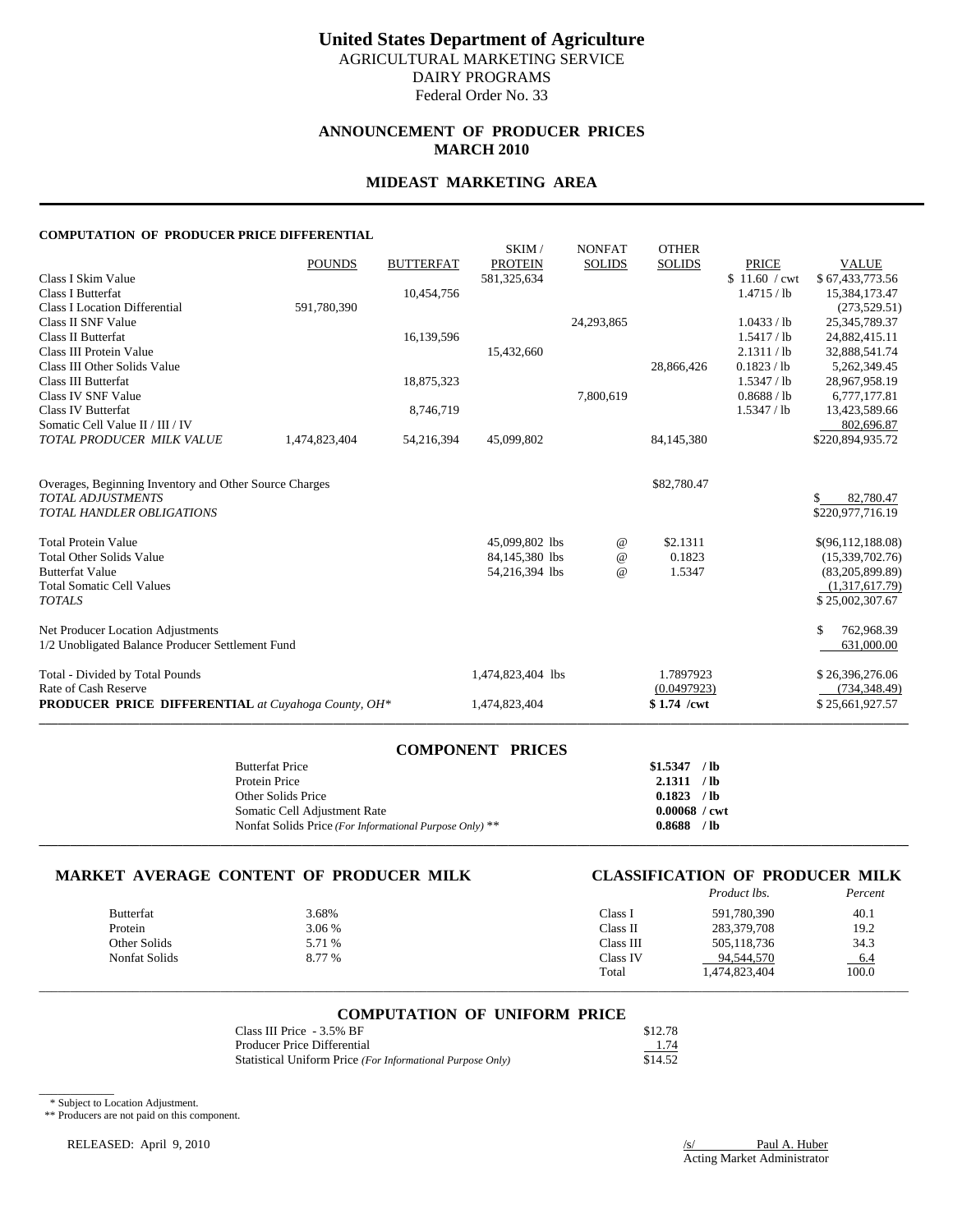# **ANNOUNCEMENT OF PRODUCER PRICES APRIL 2010**

## **MIDEAST MARKETING AREA**

#### **COMPUTATION OF PRODUCER PRICE DIFFERENTIAL**

|                                                            |               |                  | SKIM/             | <b>NONFAT</b> | <b>OTHER</b>  |               |                             |
|------------------------------------------------------------|---------------|------------------|-------------------|---------------|---------------|---------------|-----------------------------|
|                                                            | <b>POUNDS</b> | <b>BUTTERFAT</b> | <b>PROTEIN</b>    | <b>SOLIDS</b> | <b>SOLIDS</b> | <b>PRICE</b>  | <b>VALUE</b>                |
| Class I Skim Value                                         |               |                  | 529,588,114       |               |               | \$10.19 / cwt | \$53,965,028.85             |
| Class I Butterfat                                          |               | 9,558,001        |                   |               |               | 1.5379 / lb   | 14,699,249.73               |
| <b>Class I Location Differential</b>                       | 539,146,115   |                  |                   |               |               |               | (251,703.40)                |
| Class II SNF Value                                         |               |                  |                   | 23,053,395    |               | 0.9467 / lb   | 21,824,649.02               |
| Class II Butterfat                                         |               | 16,014,268       |                   |               |               | 1.5883 / lb   | 25,435,461.87               |
| Class III Protein Value                                    |               |                  | 15,527,823        |               |               | 2.1449 / lb   | 33, 305, 627. 56            |
| Class III Other Solids Value                               |               |                  |                   |               | 29,399,182    | 0.1702 / lb   | 5,003,740.75                |
| Class III Butterfat                                        |               | 18,820,118       |                   |               |               | 1.5813 / lb   | 29.760.252.59               |
| Class IV SNF Value                                         |               |                  |                   | 11,051,431    |               | 0.9435 / lb   | 10,427,025.16               |
| <b>Class IV Butterfat</b>                                  |               | 8,141,715        |                   |               |               | 1.5813 / lb   | 12,874,493.90               |
| Somatic Cell Value II / III / IV                           |               |                  |                   |               |               |               | 866,929.26                  |
| TOTAL PRODUCER MILK VALUE                                  | 1,453,401,847 | 52,534,102       | 43,941,589        |               | 83,084,328    |               | \$207,910,755.29            |
|                                                            |               |                  |                   |               |               |               |                             |
| Overages, Beginning Inventory and Other Source Charges     |               |                  |                   |               | \$26,675.07   |               |                             |
| Beginning Inventory and Other Source Charges               |               |                  |                   |               | \$85,982.65   |               |                             |
| <b>TOTAL ADJUSTMENTS</b>                                   |               |                  |                   |               |               |               | <sup>\$</sup><br>112,657.72 |
| <b>TOTAL HANDLER OBLIGATIONS</b>                           |               |                  |                   |               |               |               | \$208,023,413.01            |
|                                                            |               |                  |                   |               |               |               |                             |
| <b>Total Protein Value</b>                                 |               |                  | 43,941,589 lbs    | $^{\omega}{}$ | \$2.1449      |               | \$(94,250,314.22)           |
| <b>Total Other Solids Value</b>                            |               |                  | 83,084,328 lbs    | $\omega$      | 0.1702        |               | (14, 140, 952.65)           |
| <b>Butterfat Value</b>                                     |               |                  | 52,534,102 lbs    | $\omega$      | 1.5813        |               | (83,072,175.50)             |
| <b>Total Somatic Cell Values</b>                           |               |                  |                   |               |               |               | (1,338,956.21)              |
| <b>TOTALS</b>                                              |               |                  |                   |               |               |               | \$15,221,014.43             |
|                                                            |               |                  |                   |               |               |               |                             |
| Net Producer Location Adjustments                          |               |                  |                   |               |               |               | \$<br>857,087.47            |
| 1/2 Unobligated Balance Producer Settlement Fund           |               |                  |                   |               |               |               | 683,000.00                  |
| Total - Divided by Total Pounds                            |               |                  | 1,453,401,847 lbs |               | 1.1532325     |               | \$16,761,101.90             |
| Rate of Cash Reserve                                       |               |                  |                   |               | (0.0432325)   |               | (628, 341.95)               |
| <b>PRODUCER PRICE DIFFERENTIAL</b> at Cuyahoga County, OH* |               |                  | 1,453,401,847     |               | $$1.11$ /cwt  |               | \$16,132,759.95             |
|                                                            |               |                  |                   |               |               |               |                             |

### **COMPONENT PRICES**

| <b>Butterfat Price</b>                                  | \$1.5813        | $/$ lb |
|---------------------------------------------------------|-----------------|--------|
| Protein Price                                           | 2.1449          | $/$ lb |
| Other Solids Price                                      | 0.1702          | $/$ lb |
| Somatic Cell Adjustment Rate                            | $0.00069$ / cwt |        |
| Nonfat Solids Price (For Informational Purpose Only) ** | 0.9435          | / lb   |
|                                                         |                 |        |

# **MARKET AVERAGE CONTENT OF PRODUCER MILK CLASSIFICATION OF PRODUCER MILK**

|               |        |           | Product lbs.  | Percent |
|---------------|--------|-----------|---------------|---------|
| Butterfat     | 3.61%  | Class I   | 539.146.115   | 37.1    |
| Protein       | 3.02 % | Class II  | 270,430,233   | 18.6    |
| Other Solids  | 5.72 % | Class III | 513.569.476   | 35.3    |
| Nonfat Solids | 8.74 % | Class IV  | 130.256.023   | 9.0     |
|               |        | Total     | 1.453.401.847 | 100.0   |

# \_\_\_\_\_\_\_\_\_\_\_\_\_\_\_\_\_\_\_\_\_\_\_\_\_\_\_\_\_\_\_\_\_\_\_\_\_\_\_\_\_\_\_\_\_\_\_\_\_\_\_\_\_\_\_\_\_\_\_\_\_\_\_\_\_\_\_\_\_\_\_\_\_\_\_\_\_\_\_\_\_\_\_\_\_\_\_\_\_\_\_\_\_\_\_\_\_\_\_\_\_\_\_\_\_\_\_\_\_\_\_\_\_\_\_\_\_\_\_\_\_\_\_\_\_\_\_\_\_\_\_\_\_\_\_\_\_\_\_ **COMPUTATION OF UNIFORM PRICE**

| Class III Price - 3.5% BF                                  | \$12.92 |
|------------------------------------------------------------|---------|
| Producer Price Differential                                | 1.11    |
| Statistical Uniform Price (For Informational Purpose Only) | \$14.03 |

\* Subject to Location Adjustment.

 $\overline{\phantom{a}}$ 

\*\* Producers are not paid on this component.

RELEASED: May 11, 2010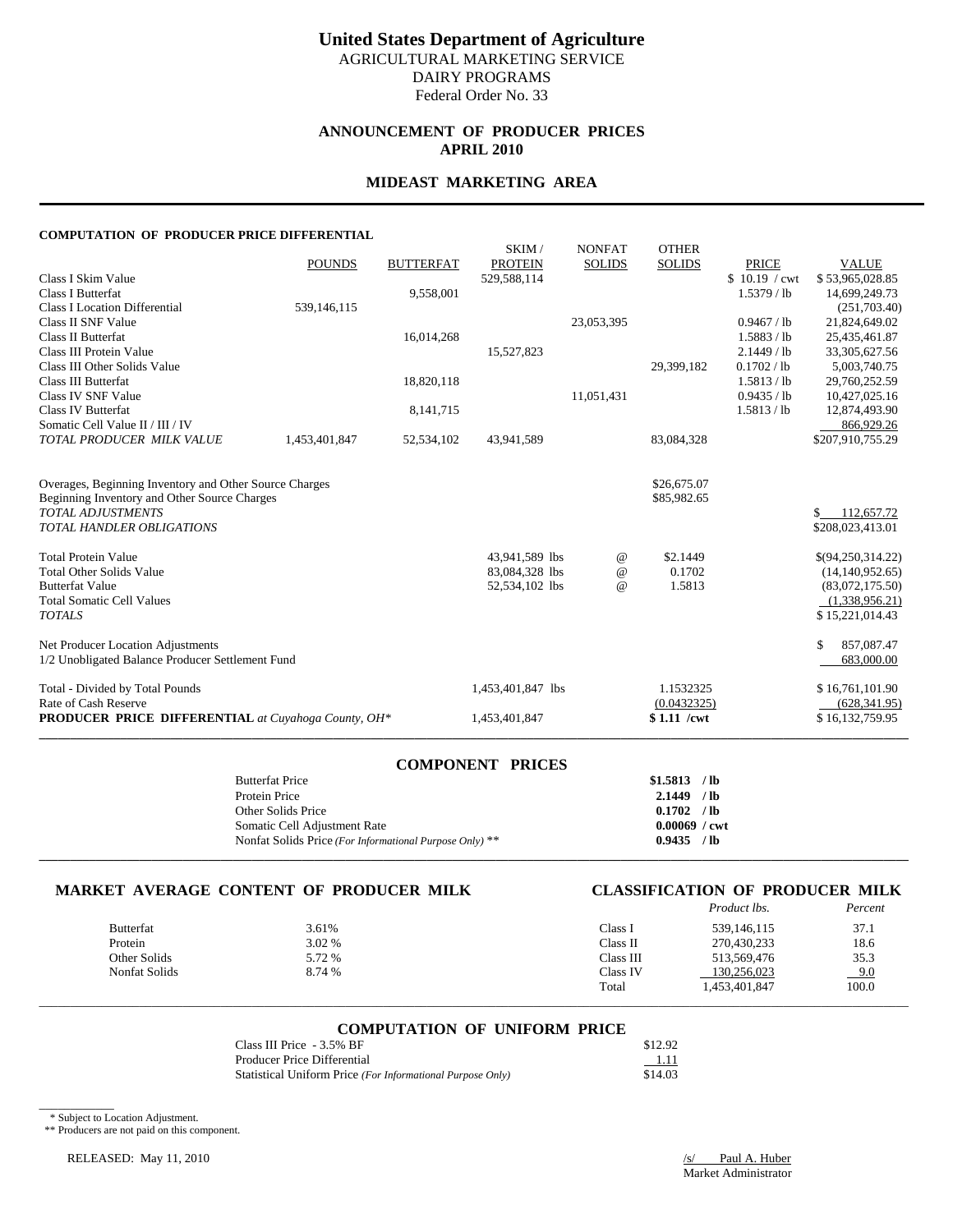# **ANNOUNCEMENT OF PRODUCER PRICES MAY 2010**

# **MIDEAST MARKETING AREA**

#### **COMPUTATION OF PRODUCER PRICE DIFFERENTIAL**

|                                                            |               |                  | SKIM/             | <b>NONFAT</b> | <b>OTHER</b>  |               |                   |
|------------------------------------------------------------|---------------|------------------|-------------------|---------------|---------------|---------------|-------------------|
|                                                            | <b>POUNDS</b> | <b>BUTTERFAT</b> | <b>PROTEIN</b>    | <b>SOLIDS</b> | <b>SOLIDS</b> | <b>PRICE</b>  | <b>VALUE</b>      |
| Class I Skim Value                                         |               |                  | 516,245,611       |               |               | \$10.53 / cwt | \$54,360,662.84   |
| Class I Butterfat                                          |               | 9,310,039        |                   |               |               | 1.6120 / lb   | 15,007,782.87     |
| <b>Class I Location Differential</b>                       | 525,555,650   |                  |                   |               |               |               | (249, 819.65)     |
| Class II SNF Value                                         |               |                  |                   | 15,704,281    |               | 1.0256 / lb   | 16,106,310.55     |
| Class II Butterfat                                         |               | 14,035,966       |                   |               |               | $1.7128$ / lb | 24,040,802.55     |
| Class III Protein Value                                    |               |                  | 16,629,086        |               |               | 2.1523 / lb   | 35,790,781.78     |
| Class III Other Solids Value                               |               |                  |                   |               | 31,808,981    | 0.1704 / lb   | 5,420,250.36      |
| Class III Butterfat                                        |               | 19,018,832       |                   |               |               | 1.7058 / lb   | 32,442,323.63     |
| Class IV SNF Value                                         |               |                  |                   | 12,277,768    |               | 1.0734 / lb   | 13,178,956.17     |
| Class IV Butterfat                                         |               | 8,102,931        |                   |               |               | 1.7058 / lb   | 13,821,979.73     |
| Somatic Cell Value II / III / IV                           |               |                  |                   |               |               |               | 882,577.47        |
| TOTAL PRODUCER MILK VALUE                                  | 1,411,235,614 | 50,467,768       | 42,260,455        |               | 80,831,342    |               | \$210,802,608.30  |
|                                                            |               |                  |                   |               |               |               |                   |
| Overages, Beginning Inventory and Other Source Charges     |               |                  |                   |               | \$62,548.44   |               |                   |
| <b>TOTAL ADJUSTMENTS</b>                                   |               |                  |                   |               |               |               | 62,548.44<br>S.   |
| <b>TOTAL HANDLER OBLIGATIONS</b>                           |               |                  |                   |               |               |               | \$210,865,156.74  |
|                                                            |               |                  |                   |               |               |               |                   |
| <b>Total Protein Value</b>                                 |               |                  | 42,260,455 lbs    | $^{\omega}{}$ | \$2.1523      |               | \$(90,957,177.29) |
| <b>Total Other Solids Value</b>                            |               |                  | 80,831,342 lbs    | $\omega$      | 0.1704        |               | (13,773,660.68)   |
| <b>Butterfat Value</b>                                     |               |                  | 50,467,768 lbs    | $\omega$      | 1.7058        |               | (86,087,918.66)   |
| <b>Total Somatic Cell Values</b>                           |               |                  |                   |               |               |               | (1,366,045.09)    |
| <b>TOTALS</b>                                              |               |                  |                   |               |               |               | \$18,680,355.02   |
|                                                            |               |                  |                   |               |               |               |                   |
| Net Producer Location Adjustments                          |               |                  |                   |               |               |               | \$.<br>802,304.56 |
| 1/2 Unobligated Balance Producer Settlement Fund           |               |                  |                   |               |               |               | 618,000.00        |
| Total - Divided by Total Pounds                            |               |                  | 1,411,235,614 lbs |               | 1.4243305     |               | \$20,100,659.58   |
| Rate of Cash Reserve                                       |               |                  |                   |               | (0.0443305)   |               | (625, 607.80)     |
| <b>PRODUCER PRICE DIFFERENTIAL</b> at Cuyahoga County, OH* |               |                  | 1,411,235,614     |               | $$1.38$ /cwt  |               | \$19,475,051.78   |
|                                                            |               |                  |                   |               |               |               |                   |

| <b>COMPONENT PRICES</b>                                 |                        |
|---------------------------------------------------------|------------------------|
| <b>Butterfat Price</b>                                  | \$1.7058<br>$/$ lb     |
| Protein Price                                           | 2.1523<br>$/$ lb       |
| Other Solids Price                                      | 0.1704<br>$/$ lb       |
| Somatic Cell Adjustment Rate                            | $0.00071 / \text{cwt}$ |
| Nonfat Solids Price (For Informational Purpose Only) ** | / lb<br>1.0734         |
|                                                         |                        |

# **MARKET AVERAGE CONTENT OF PRODUCER MILK CLASSIFICATION OF PRODUCER MILK**

|                  |        |           | Product lbs.  | Percent |
|------------------|--------|-----------|---------------|---------|
| <b>Butterfat</b> | 3.58%  | Class 1   | 525,555,650   | 37.2    |
| Protein          | 2.99 % | Class II  | 187,783,538   | 13.3    |
| Other Solids     | 5.73 % | Class III | 553,840,281   | 39.3    |
| Nonfat Solids    | 8.72 % | Class IV  | 144,056,145   | 10.2    |
|                  |        | Total     | 1,411,235,614 | 100.0   |

# \_\_\_\_\_\_\_\_\_\_\_\_\_\_\_\_\_\_\_\_\_\_\_\_\_\_\_\_\_\_\_\_\_\_\_\_\_\_\_\_\_\_\_\_\_\_\_\_\_\_\_\_\_\_\_\_\_\_\_\_\_\_\_\_\_\_\_\_\_\_\_\_\_\_\_\_\_\_\_\_\_\_\_\_\_\_\_\_\_\_\_\_\_\_\_\_\_\_\_\_\_\_\_\_\_\_\_\_\_\_\_\_\_\_\_\_\_\_\_\_\_\_\_\_\_\_\_\_\_\_\_\_\_\_\_\_\_\_\_ **COMPUTATION OF UNIFORM PRICE**

| Class III Price - 3.5% BF                                  | \$13.38 |
|------------------------------------------------------------|---------|
| Producer Price Differential                                | 1.38    |
| Statistical Uniform Price (For Informational Purpose Only) | \$14.76 |

\* Subject to Location Adjustment.

 $\overline{\phantom{a}}$ 

\*\* Producers are not paid on this component.

RELEASED: June 10, 2010 /s/ Paul A. Huber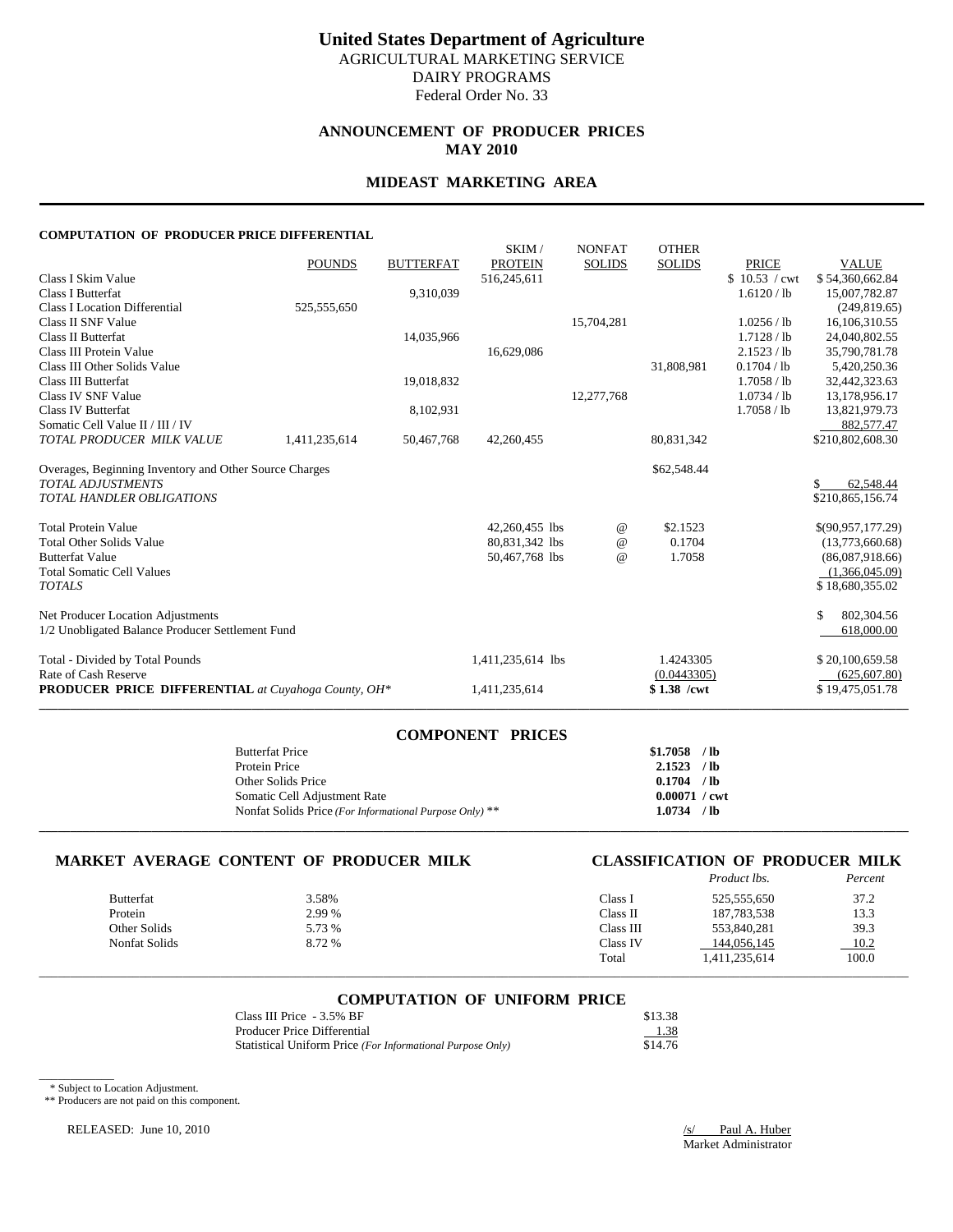# **ANNOUNCEMENT OF PRODUCER PRICES JUNE 2010**

# **MIDEAST MARKETING AREA**

#### **COMPUTATION OF PRODUCER PRICE DIFFERENTIAL**

|                                                            |               |                  | SKIM/             | <b>NONFAT</b>   | <b>OTHER</b>  |               |                                      |
|------------------------------------------------------------|---------------|------------------|-------------------|-----------------|---------------|---------------|--------------------------------------|
|                                                            | <b>POUNDS</b> | <b>BUTTERFAT</b> | <b>PROTEIN</b>    | <b>SOLIDS</b>   | <b>SOLIDS</b> | <b>PRICE</b>  | <b>VALUE</b>                         |
| Class I Skim Value                                         |               |                  | 471,327,371       |                 |               | \$11.61 / cwt | \$54,721,107.76                      |
| Class I Butterfat                                          |               | 8,821,720        |                   |                 |               | 1.7355 / lb   | 15,310,095.07                        |
| <b>Class I Location Differential</b>                       | 480,149,091   |                  |                   |                 |               |               | (244,040.10)                         |
| Class II SNF Value                                         |               |                  |                   | 17,416,093      |               | 1.1456 / lb   | 19,951,876.15                        |
| Class II Butterfat                                         |               | 15,220,614       |                   |                 |               | 1.7304 / lb   | 26, 337, 750. 43                     |
| Class III Protein Value                                    |               |                  | 14,979,672        |                 |               | 2.2040 / lb   | 33,015,197.12                        |
| Class III Other Solids Value                               |               |                  |                   |                 | 29, 175, 126  | 0.1748 / lb   | 5,099,812.03                         |
| Class III Butterfat                                        |               | 17,675,939       |                   |                 |               | 1.7234 / lb   | 30,462,713.26                        |
| Class IV SNF Value                                         |               |                  |                   | 10,683,718      |               | 1.0843 / lb   | 11,584,355.40                        |
| Class IV Butterfat                                         |               | 4,600,216        |                   |                 |               | 1.7234 / lb   | 7.928.012.25                         |
| Somatic Cell Value II / III / IV                           |               |                  |                   |                 |               |               | 708,055.38                           |
| TOTAL PRODUCER MILK VALUE                                  | 1,321,216,928 | 46,318,489       | 38,871,160        |                 | 75,627,647    |               | \$204,874,934.75                     |
| Overages                                                   |               |                  |                   |                 | \$36,304.98   |               |                                      |
| Beginning Inventory and Other Source Charges               |               |                  |                   |                 | \$(21,882.83) |               |                                      |
| <b>TOTAL ADJUSTMENTS</b>                                   |               |                  |                   |                 |               |               | 14,422.15<br>S.                      |
| <b>TOTAL HANDLER OBLIGATIONS</b>                           |               |                  |                   |                 |               |               | \$204,889,356.90                     |
| <b>Total Protein Value</b>                                 |               |                  | 38,871,160 lbs    | $^{\copyright}$ | \$2.2040      |               |                                      |
| <b>Total Other Solids Value</b>                            |               |                  | 75,627,647 lbs    | $\omega$        | 0.1748        |               | \$(85,672,036.63)<br>(13,219,712.69) |
| <b>Butterfat Value</b>                                     |               |                  | 46,318,489 lbs    | $\omega$        | 1.7234        |               | (79, 825, 283.95)                    |
| <b>Total Somatic Cell Values</b>                           |               |                  |                   |                 |               |               | (1,072,491.86)                       |
| <b>TOTALS</b>                                              |               |                  |                   |                 |               |               | \$25,099,831.77                      |
|                                                            |               |                  |                   |                 |               |               |                                      |
| Net Producer Location Adjustments                          |               |                  |                   |                 |               |               | \$1,059,884.26                       |
| 1/2 Unobligated Balance Producer Settlement Fund           |               |                  |                   |                 |               |               | 604,000.00                           |
| Total - Divided by Total Pounds                            |               |                  | 1,321,216,928 lbs |                 | 2.0256867     |               | \$26,763,716.03                      |
| Rate of Cash Reserve                                       |               |                  |                   |                 | (0.0456867)   |               | (603, 620.41)                        |
| <b>PRODUCER PRICE DIFFERENTIAL</b> at Cuyahoga County, OH* |               |                  | 1,321,216,928     |                 | \$1.98 /cwt   |               | \$26,160,095.62                      |
|                                                            |               |                  |                   |                 |               |               |                                      |

| <b>COMPONENT PRICES</b>                                 |                        |
|---------------------------------------------------------|------------------------|
| <b>Butterfat Price</b>                                  | \$1.7234<br>$/$ lb     |
| Protein Price                                           | 2.2040<br>$/$ lb       |
| Other Solids Price                                      | 0.1748<br>$/$ lb       |
| Somatic Cell Adjustment Rate                            | $0.00072 / \text{cwt}$ |
| Nonfat Solids Price (For Informational Purpose Only) ** | $/$ lb<br>1.0843       |
|                                                         |                        |

# **MARKET AVERAGE CONTENT OF PRODUCER MILK CLASSIFICATION OF PRODUCER MILK** Percent

|                  |        |           | Product lbs.  | Percent |
|------------------|--------|-----------|---------------|---------|
| <b>Butterfat</b> | 3.51%  | Class 1   | 480,149,091   | 36.3    |
| Protein          | 2.94 % | Class II  | 209,780,735   | 15.9    |
| Other Solids     | 5.72 % | Class III | 507.390.303   | 38.4    |
| Nonfat Solids    | 8.66 % | Class IV  | 123.896.799   | 9.4     |
|                  |        | Total     | 1,321,216,928 | 100.0   |

\_\_\_\_\_\_\_\_\_\_\_\_\_\_\_\_\_\_\_\_\_\_\_\_\_\_\_\_\_\_\_\_\_\_\_\_\_\_\_\_\_\_\_\_\_\_\_\_\_\_\_\_\_\_\_\_\_\_\_\_\_\_\_\_\_\_\_\_\_\_\_\_\_\_\_\_\_\_\_\_\_\_\_\_\_\_\_\_\_\_\_\_\_\_\_\_\_\_\_\_\_\_\_\_\_\_\_\_\_\_\_\_\_\_\_\_\_\_\_\_\_\_\_\_\_\_\_\_\_\_\_\_\_\_\_\_\_\_\_

### **COMPUTATION OF UNIFORM PRICE**

| Class III Price - 3.5% BF                                  | \$13.62 |
|------------------------------------------------------------|---------|
| Producer Price Differential                                | 1.98    |
| Statistical Uniform Price (For Informational Purpose Only) | \$15.60 |

\* Subject to Location Adjustment.

 $\overline{\phantom{a}}$ 

\*\* Producers are not paid on this component.

RELEASED: July 9, 2010 */s/* Paul A. Huber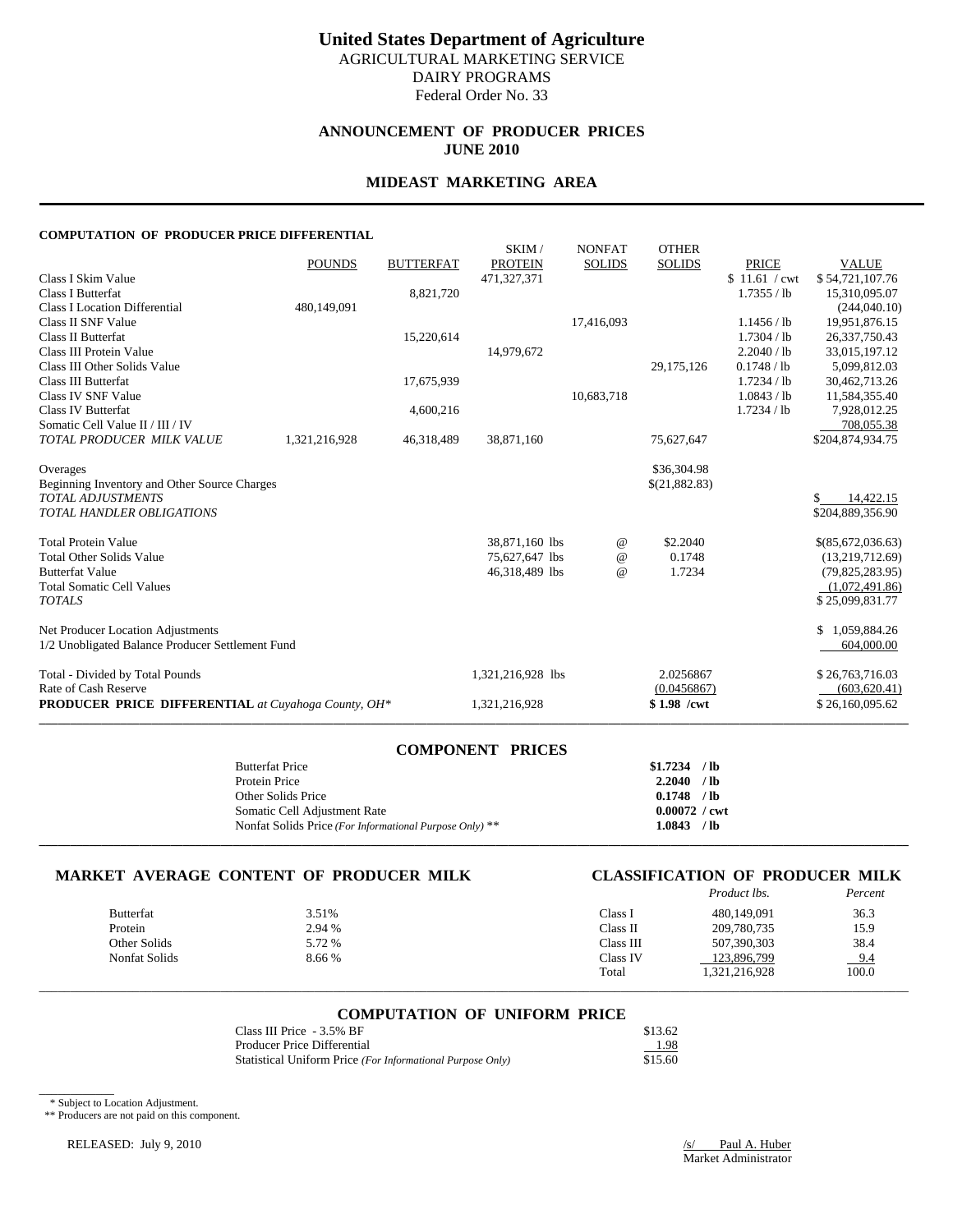# **ANNOUNCEMENT OF PRODUCER PRICES JULY 2010**

# **MIDEAST MARKETING AREA**

#### **COMPUTATION OF PRODUCER PRICE DIFFERENTIAL**

|                                                            |               |                  | SKIM/             | <b>NONFAT</b>   | <b>OTHER</b>  |               |                   |
|------------------------------------------------------------|---------------|------------------|-------------------|-----------------|---------------|---------------|-------------------|
|                                                            | <b>POUNDS</b> | <b>BUTTERFAT</b> | <b>PROTEIN</b>    | <b>SOLIDS</b>   | <b>SOLIDS</b> | <b>PRICE</b>  | <b>VALUE</b>      |
| Class I Skim Value                                         |               |                  | 497,259,693       |                 |               | \$12.12 / cwt | \$60,267,874.74   |
| Class I Butterfat                                          |               | 9,172,097        |                   |                 |               | $1.7039$ / lb | 15,628,336.05     |
| <b>Class I Location Differential</b>                       | 506,431,790   |                  |                   |                 |               |               | (251, 430.02)     |
| Class II SNF Value                                         |               |                  |                   | 13,948,386      |               | 1.2022 / lb   | 16,768,749.66     |
| Class II Butterfat                                         |               | 13,912,264       |                   |                 |               | 1.9034 / lb   | 26,480,603.30     |
| Class III Protein Value                                    |               |                  | 15,316,408        |                 |               | 2.0515 / lb   | 31,421,611.03     |
| Class III Other Solids Value                               |               |                  |                   |                 | 29,887,151    | 0.1700 / lb   | 5.080.815.67      |
| Class III Butterfat                                        |               | 16,665,281       |                   |                 |               | 1.8964 / lb   | 31,604,038.89     |
| Class IV SNF Value                                         |               |                  |                   | 6,671,254       |               | 1.0493 / lb   | 7,000,146.85      |
| Class IV Butterfat                                         |               | 4,887,501        |                   |                 |               | 1.8964 / lb   | 9,268,656.89      |
| Somatic Cell Value II / III / IV                           |               |                  |                   |                 |               |               | 571,851.13        |
| TOTAL PRODUCER MILK VALUE                                  | 1,277,590,289 | 44,637,143       | 37,307,903        |                 | 72,908,096    |               | \$203,841,254.19  |
| Overages                                                   |               |                  |                   |                 | \$26,702.12   |               |                   |
| Beginning Inventory and Other Source Charges               |               |                  |                   |                 | \$92,726.30   |               |                   |
| <b>TOTAL ADJUSTMENTS</b>                                   |               |                  |                   |                 |               |               | 119,428.42<br>\$. |
| <b>TOTAL HANDLER OBLIGATIONS</b>                           |               |                  |                   |                 |               |               | \$203,960,682.61  |
|                                                            |               |                  |                   |                 |               |               |                   |
| <b>Total Protein Value</b>                                 |               |                  | 37,307,903 lbs    | $^{\copyright}$ | \$2.0515      |               | \$(76,537,163.02) |
| <b>Total Other Solids Value</b>                            |               |                  | 72,908,096 lbs    | $\omega$        | 0.1700        |               | (12, 394, 376.32) |
| <b>Butterfat Value</b>                                     |               |                  | 44,637,143 lbs    | $\omega$        | 1.8964        |               | (84, 649, 877.98) |
| <b>Total Somatic Cell Values</b>                           |               |                  |                   |                 |               |               | 898,885.41)       |
| <b>TOTALS</b>                                              |               |                  |                   |                 |               |               | \$29,480,379.88   |
| Net Producer Location Adjustments                          |               |                  |                   |                 |               |               | 906,203.65<br>\$  |
| 1/2 Unobligated Balance Producer Settlement Fund           |               |                  |                   |                 |               |               | 553,000.00        |
| Total - Divided by Total Pounds                            |               |                  | 1,277,590,289 lbs |                 | 2.4217140     |               | \$30,939,583.53   |
| Rate of Cash Reserve                                       |               |                  |                   |                 | (0.0417140)   |               | (532, 934.01)     |
| <b>PRODUCER PRICE DIFFERENTIAL</b> at Cuyahoga County, OH* |               |                  | 1,277,590,289     |                 | $$2.38$ /cwt  |               | \$30,406,649.52   |
|                                                            |               |                  |                   |                 |               |               |                   |

| <b>COMPONENT PRICES</b>                                 |                        |  |
|---------------------------------------------------------|------------------------|--|
| <b>Butterfat Price</b>                                  | \$1.8964<br>$/$ lb     |  |
| Protein Price                                           | 2.0515<br>$/$ lb       |  |
| Other Solids Price                                      | 0.1700<br>$/$ lb       |  |
| Somatic Cell Adjustment Rate                            | $0.00073 / \text{cwt}$ |  |
| Nonfat Solids Price (For Informational Purpose Only) ** | $/$ lb<br>1.0493       |  |
|                                                         |                        |  |

# **MARKET AVERAGE CONTENT OF PRODUCER MILK CLASSIFICATION OF PRODUCER MILK** Product lbs. Percent

|                  |        |           | Product lbs.  | Percent |
|------------------|--------|-----------|---------------|---------|
| <b>Butterfat</b> | 3.49%  | Class 1   | 506.431.790   | 39.7    |
| Protein          | 2.92 % | Class II  | 170.191.040   | 13.3    |
| Other Solids     | 5.71 % | Class III | 521,407,404   | 40.8    |
| Nonfat Solids    | 8.63 % | Class IV  | 79,560,055    | 6.2     |
|                  |        | Total     | 1,277,590,289 | 100.0   |

# \_\_\_\_\_\_\_\_\_\_\_\_\_\_\_\_\_\_\_\_\_\_\_\_\_\_\_\_\_\_\_\_\_\_\_\_\_\_\_\_\_\_\_\_\_\_\_\_\_\_\_\_\_\_\_\_\_\_\_\_\_\_\_\_\_\_\_\_\_\_\_\_\_\_\_\_\_\_\_\_\_\_\_\_\_\_\_\_\_\_\_\_\_\_\_\_\_\_\_\_\_\_\_\_\_\_\_\_\_\_\_\_\_\_\_\_\_\_\_\_\_\_\_\_\_\_\_\_\_\_\_\_\_\_\_\_\_\_\_ **COMPUTATION OF UNIFORM PRICE**

| Class III Price - 3.5% BF                                  | \$13.74 |
|------------------------------------------------------------|---------|
| Producer Price Differential                                | 2.38    |
| Statistical Uniform Price (For Informational Purpose Only) | \$16.12 |

\* Subject to Location Adjustment.

 $\overline{\phantom{a}}$ 

\*\* Producers are not paid on this component.

RELEASED: August 11, 2010 */s/ Paul A. Huber*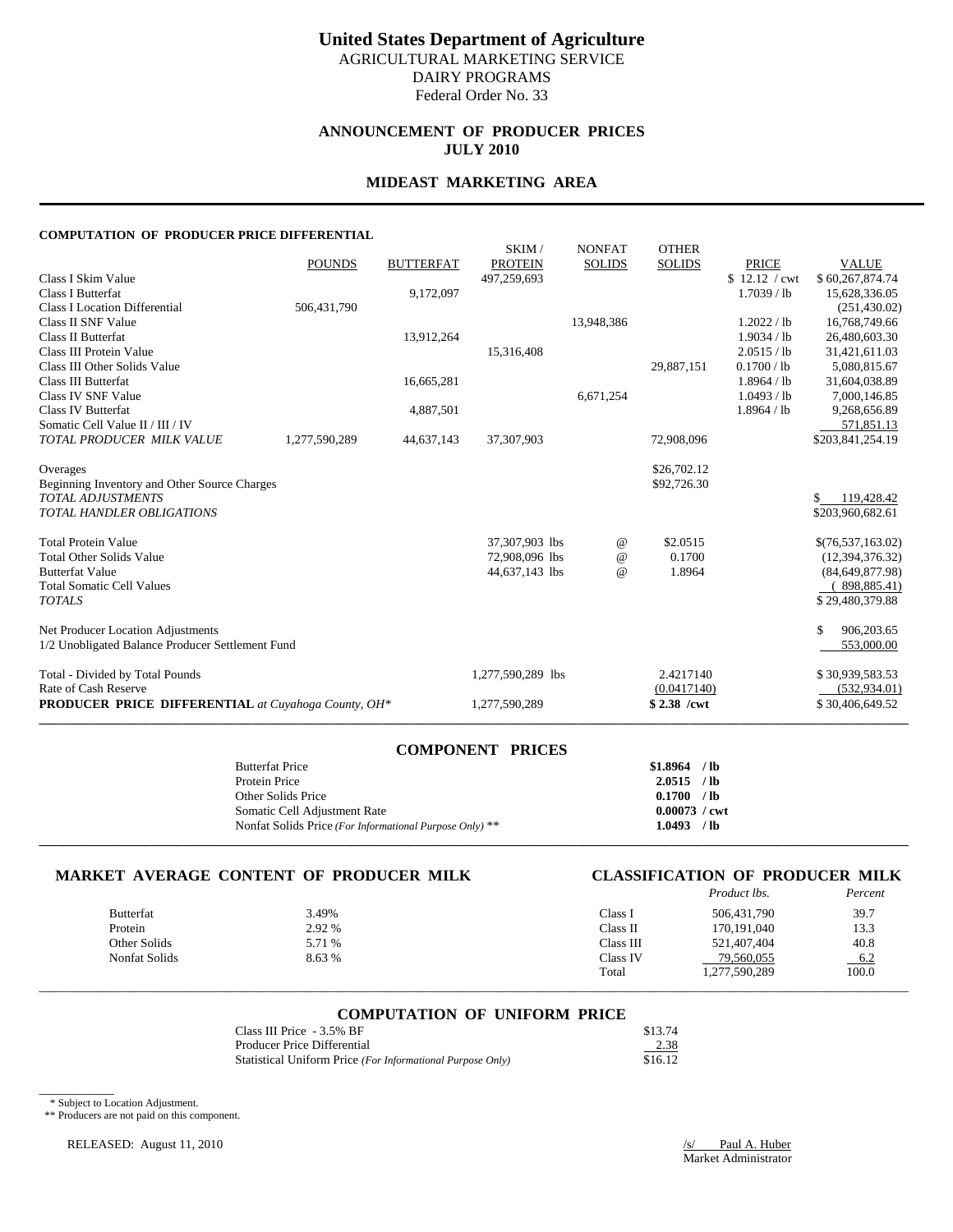# **ANNOUNCEMENT OF PRODUCER PRICES AUGUST 2010**

## **MIDEAST MARKETING AREA**

#### **COMPUTATION OF PRODUCER PRICE DIFFERENTIAL**

|                                                            |               |                  | SKIM/             | <b>NONFAT</b> | <b>OTHER</b>  |               |                   |
|------------------------------------------------------------|---------------|------------------|-------------------|---------------|---------------|---------------|-------------------|
|                                                            | <b>POUNDS</b> | <b>BUTTERFAT</b> | <b>PROTEIN</b>    | <b>SOLIDS</b> | <b>SOLIDS</b> | <b>PRICE</b>  | <b>VALUE</b>      |
| Class I Skim Value                                         |               |                  | 517,057,928       |               |               | \$11.49 / cwt | \$59,409,955.93   |
| Class I Butterfat                                          |               | 9,381,797        |                   |               |               | 1.9099 / lb   | 17,918,294.10     |
| <b>Class I Location Differential</b>                       | 526,439,725   |                  |                   |               |               |               | (265,918.18)      |
| Class II SNF Value                                         |               |                  |                   | 17,473,282    |               | 1.1322 / lb   | 19,783,249.88     |
| Class II Butterfat                                         |               | 14,057,569       |                   |               |               | 2.0406 / lb   | 28,685,875.30     |
| Class III Protein Value                                    |               |                  | 14,127,564        |               |               | 2.3788 / lb   | 33,606,649.21     |
| Class III Other Solids Value                               |               |                  |                   |               | 27,195,094    | 0.1647 / lb   | 4,479,031.97      |
| Class III Butterfat                                        |               | 16,033,049       |                   |               |               | 2.0336 / lb   | 32,604,808.42     |
| Class IV SNF Value                                         |               |                  |                   | 4,202,717     |               | 0.9780 / lb   | 4,110,257.21      |
| Class IV Butterfat                                         |               | 4,857,661        |                   |               |               | 2.0336 / lb   | 9,878,539.39      |
| Somatic Cell Value II / III / IV                           |               |                  |                   |               |               |               | 555,255.27        |
| TOTAL PRODUCER MILK VALUE                                  | 1,263,877,622 | 44,330,076       | 37,311,816        |               | 71,917,953    |               | \$210,765,998.50  |
|                                                            |               |                  |                   |               |               |               |                   |
|                                                            |               |                  |                   |               |               |               |                   |
| Beginning Inventory and Other Source Charges               |               |                  |                   |               | \$74,762.91   |               |                   |
| <b>TOTAL ADJUSTMENTS</b>                                   |               |                  |                   |               |               |               | 74,762.91<br>S.   |
| TOTAL HANDLER OBLIGATIONS                                  |               |                  |                   |               |               |               | \$210,840,761.41  |
| <b>Total Protein Value</b>                                 |               |                  | 37,311,816 lbs    | $^{\,a}$      | \$2.3788      |               | \$(88,757,347.87) |
| <b>Total Other Solids Value</b>                            |               |                  | 71,917,953 lbs    | $\omega$      | 0.1647        |               | (11, 844, 886.87) |
| <b>Butterfat Value</b>                                     |               |                  | 44,330,076 lbs    | $\omega$      | 2.0336        |               | (90, 149, 642.57) |
| <b>Total Somatic Cell Values</b>                           |               |                  |                   |               |               |               | (899, 366.17)     |
| <b>TOTALS</b>                                              |               |                  |                   |               |               |               | \$19,189,517.93   |
|                                                            |               |                  |                   |               |               |               |                   |
| Net Producer Location Adjustments                          |               |                  |                   |               |               |               | 817.567.29<br>\$  |
| 1/2 Unobligated Balance Producer Settlement Fund           |               |                  |                   |               |               |               | 532,000.00        |
|                                                            |               |                  |                   |               |               |               |                   |
| Total - Divided by Total Pounds                            |               |                  | 1,263,877,622 lbs |               | 1.6250850     |               | \$20,539,085.22   |
| Rate of Cash Reserve                                       |               |                  |                   |               | (0.0450850)   |               | (569, 819.23)     |
| <b>PRODUCER PRICE DIFFERENTIAL</b> at Cuyahoga County, OH* |               |                  | 1,263,877,622     |               | $$1.58$ /cwt  |               | \$19,969,265.99   |
|                                                            |               |                  |                   |               |               |               |                   |

| <b>COMPONENT PRICES</b>                                 |                        |  |
|---------------------------------------------------------|------------------------|--|
| <b>Butterfat Price</b>                                  | \$2.0336<br>$/$ lb     |  |
| Protein Price                                           | 2.3788<br>$/$ lb       |  |
| Other Solids Price                                      | 0.1647<br>$/$ lb       |  |
| Somatic Cell Adjustment Rate                            | $0.00080 / \text{cwt}$ |  |
| Nonfat Solids Price (For Informational Purpose Only) ** | $/$ lb<br>0.9780       |  |
|                                                         |                        |  |

# **MARKET AVERAGE CONTENT OF PRODUCER MILK CLASSIFICATION OF PRODUCER MILK** Percent

|                  |        |           | Product lbs.  | Percent |
|------------------|--------|-----------|---------------|---------|
| <b>Butterfat</b> | 3.51%  | Class I   | 526,439,725   | 41.6    |
| Protein          | 2.95 % | Class II  | 209.628.356   | 16.6    |
| Other Solids     | 5.69 % | Class III | 475,934,867   | 37.7    |
| Nonfat Solids    | 8.64 % | Class IV  | 51,874,674    | $-4.1$  |
|                  |        | Total     | 1,263,877,622 | 100.0   |

\_\_\_\_\_\_\_\_\_\_\_\_\_\_\_\_\_\_\_\_\_\_\_\_\_\_\_\_\_\_\_\_\_\_\_\_\_\_\_\_\_\_\_\_\_\_\_\_\_\_\_\_\_\_\_\_\_\_\_\_\_\_\_\_\_\_\_\_\_\_\_\_\_\_\_\_\_\_\_\_\_\_\_\_\_\_\_\_\_\_\_\_\_\_\_\_\_\_\_\_\_\_\_\_\_\_\_\_\_\_\_\_\_\_\_\_\_\_\_\_\_\_\_\_\_\_\_\_\_\_\_\_\_\_\_\_\_\_\_

### **COMPUTATION OF UNIFORM PRICE**

| Class III Price - 3.5% BF                                  | \$15.18 |
|------------------------------------------------------------|---------|
| Producer Price Differential                                | 1.58    |
| Statistical Uniform Price (For Informational Purpose Only) | \$16.76 |

\* Subject to Location Adjustment.

 $\overline{\phantom{a}}$ 

\*\* Producers are not paid on this component.

RELEASED: September 10, 2010 */s/ Paul A. Huber /s/ Paul A. Huber*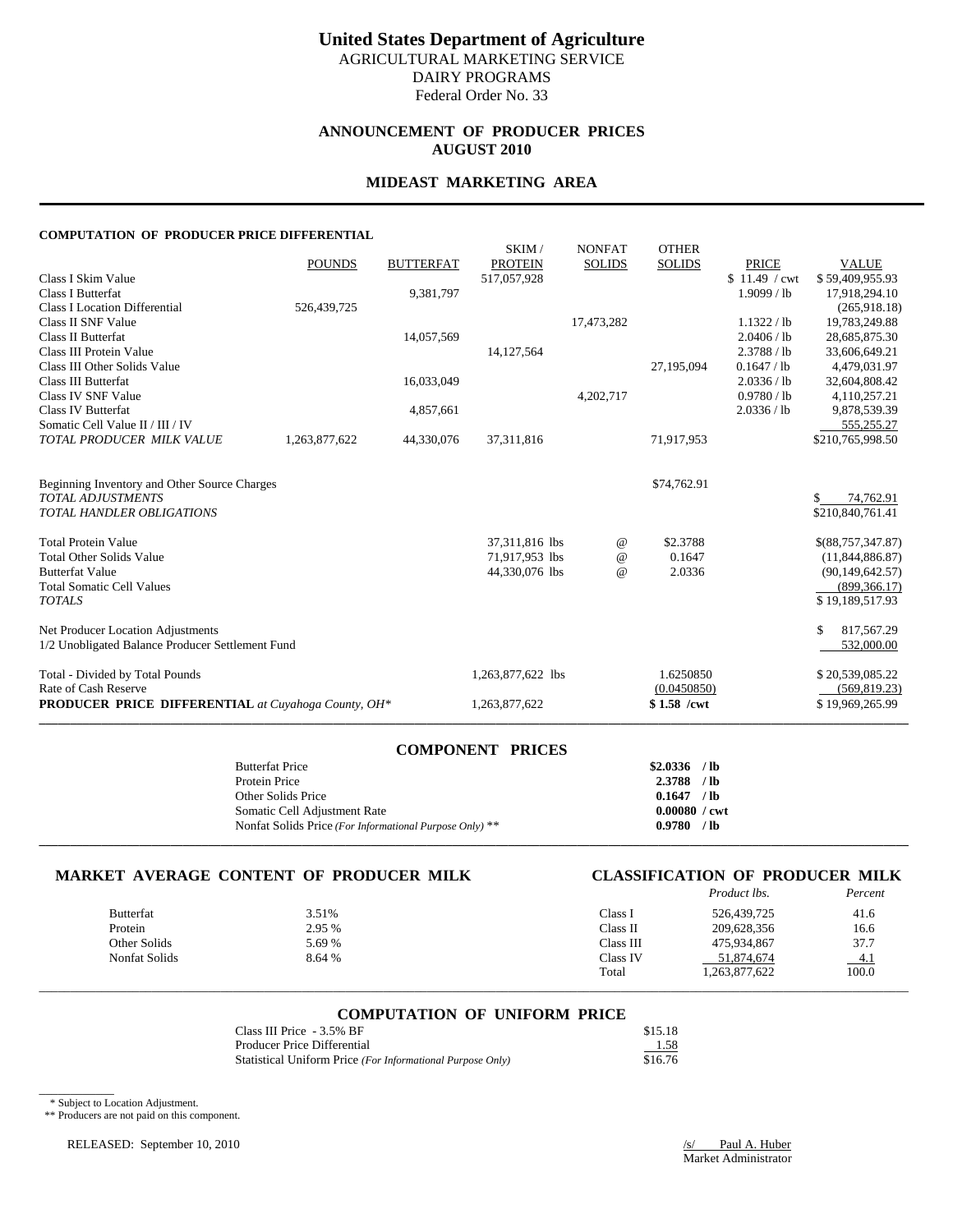## **ANNOUNCEMENT OF PRODUCER PRICES SEPTEMBER 2010**

# **MIDEAST MARKETING AREA**

### **COMPUTATION OF PRODUCER PRICE DIFFERENTIAL**

|                                                            | <b>POUNDS</b> | <b>BUTTERFAT</b> | SKIM/<br><b>PROTEIN</b> | <b>NONFAT</b><br><b>SOLIDS</b> | <b>OTHER</b><br><b>SOLIDS</b> | <b>PRICE</b>  | <b>VALUE</b>        |
|------------------------------------------------------------|---------------|------------------|-------------------------|--------------------------------|-------------------------------|---------------|---------------------|
| Class I Skim Value                                         |               |                  | 535,174,518             |                                |                               | \$10.79 / cwt | \$57,745,330.49     |
| Class I Butterfat                                          |               | 9,357,584        |                         |                                |                               | 2.0247 / lb   | 18,946,300.33       |
| <b>Class I Location Differential</b>                       | 544,532,102   |                  |                         |                                |                               |               | (277, 803.22)       |
| Class II SNF Value                                         |               |                  |                         | 14,834,970                     |                               | 1.0544 / lb   | 15,641,992.34       |
| Class II Butterfat                                         |               | 13,068,270       |                         |                                |                               | 2.4114 / lb   | 31,512,826.29       |
| Class III Protein Value                                    |               |                  | 14,445,287              |                                |                               | 2.3057 / lb   | 33,306,498.22       |
| Class III Other Solids Value                               |               |                  |                         |                                | 26.975.027                    | 0.1673 / lb   | 4,512,922.03        |
| Class III Butterfat                                        |               | 16,760,871       |                         |                                |                               | 2.4044 / lb   | 40,299,838.22       |
| Class IV SNF Value                                         |               |                  |                         | 4,739,857                      |                               | 0.9608 / lb   | 4,554,054.63        |
| Class IV Butterfat                                         |               | 5,960,506        |                         |                                |                               | 2.4044 / lb   | 14,331,440.62       |
| Somatic Cell Value II / III / IV                           |               |                  |                         |                                |                               |               | 666,675.46          |
| TOTAL PRODUCER MILK VALUE                                  | 1,251,933,499 | 45,147,231       | 38,191,764              |                                | 71,281,432                    |               | \$221,240,075.41    |
| Overages                                                   |               |                  |                         |                                | \$74,742.29                   |               |                     |
| Beginning Inventory and Other Source Charges               |               |                  |                         |                                | 162,851.22                    |               |                     |
| <b>TOTAL ADJUSTMENTS</b>                                   |               |                  |                         |                                |                               |               | \$.<br>237,593.51   |
| <b>TOTAL HANDLER OBLIGATIONS</b>                           |               |                  |                         |                                |                               |               | \$221,477,668.92    |
| <b>Total Protein Value</b>                                 |               |                  | 38,191,764 lbs          | $^{\copyright}$                | \$2.3057                      |               | \$(88,058,750.28)   |
| <b>Total Other Solids Value</b>                            |               |                  | 71,281,432 lbs          | $\omega$                       | 0.1673                        |               | (11, 925, 383.55)   |
| <b>Butterfat Value</b>                                     |               |                  | 45,147,231 lbs          | $\omega$                       | 2.4044                        |               | (108, 552, 002, 23) |
| <b>Total Somatic Cell Values</b>                           |               |                  |                         |                                |                               |               | (1,155,971.63)      |
| <b>TOTALS</b>                                              |               |                  |                         |                                |                               |               | \$11,785,561.23     |
| Net Producer Location Adjustments                          |               |                  |                         |                                |                               |               | \$<br>736,023.32    |
| 1/2 Unobligated Balance Producer Settlement Fund           |               |                  |                         |                                |                               |               | 550,000.00          |
| Total - Divided by Total Pounds                            |               |                  | 1,251,933,499 lbs       |                                | 1.0441117                     |               | \$13,071,584.55     |
| Rate of Cash Reserve                                       |               |                  |                         |                                | (0.0441117)                   |               | (552, 249.15)       |
| <b>PRODUCER PRICE DIFFERENTIAL</b> at Cuyahoga County, OH* |               |                  | 1,251,933,499           |                                | $$1.00$ /cwt                  |               | \$12,519,335.40     |

| <b>COMPONENT PRICES</b>                                 |                        |      |
|---------------------------------------------------------|------------------------|------|
| <b>Butterfat Price</b>                                  | $$2.4044$ / lb         |      |
| Protein Price                                           | 2.3057                 | / lb |
| Other Solids Price                                      | $0.1673$ /lb           |      |
| Somatic Cell Adjustment Rate                            | $0.00085 / \text{cwt}$ |      |
| Nonfat Solids Price (For Informational Purpose Only) ** | $0.9608$ /lb           |      |
|                                                         |                        |      |

# **MARKET AVERAGE CONTENT OF PRODUCER MILK CLASSIFICATION OF PRODUCER MILK**

# *Product lbs.*

|               |        |           |               | 1 <u>.</u> |
|---------------|--------|-----------|---------------|------------|
| Butterfat     | 3.61%  | Class I   | 544,532,102   | 43.5       |
| Protein       | 3.05 % | Class II  | 176.926.897   | 14.1       |
| Other Solids  | 5.69 % | Class III | 472.197.768   | 37.7       |
| Nonfat Solids | 8.74 % | Class IV  | 58,276,732    | $-4.7$     |
|               |        | Total     | 1,251,933,499 | 100.0      |
|               |        |           |               |            |

### **COMPUTATION OF UNIFORM PRICE**

\_\_\_\_\_\_\_\_\_\_\_\_\_\_\_\_\_\_\_\_\_\_\_\_\_\_\_\_\_\_\_\_\_\_\_\_\_\_\_\_\_\_\_\_\_\_\_\_\_\_\_\_\_\_\_\_\_\_\_\_\_\_\_\_\_\_\_\_\_\_\_\_\_\_\_\_\_\_\_\_\_\_\_\_\_\_\_\_\_\_\_\_\_\_\_\_\_\_\_\_\_\_\_\_\_\_\_\_\_\_\_\_\_\_\_\_\_\_\_\_\_\_\_\_\_\_\_\_\_\_\_\_\_\_\_\_\_\_\_

| Class III Price $-3.5\%$ BF                                | \$16.26 |
|------------------------------------------------------------|---------|
| Producer Price Differential                                | 1.00    |
| Statistical Uniform Price (For Informational Purpose Only) | \$17.26 |

\* Subject to Location Adjustment.

\_\_\_\_\_\_\_\_\_\_\_\_

\*\* Producers are not paid on this component.

RELEASED: October 11, 2010 /s/ Paul A. Huber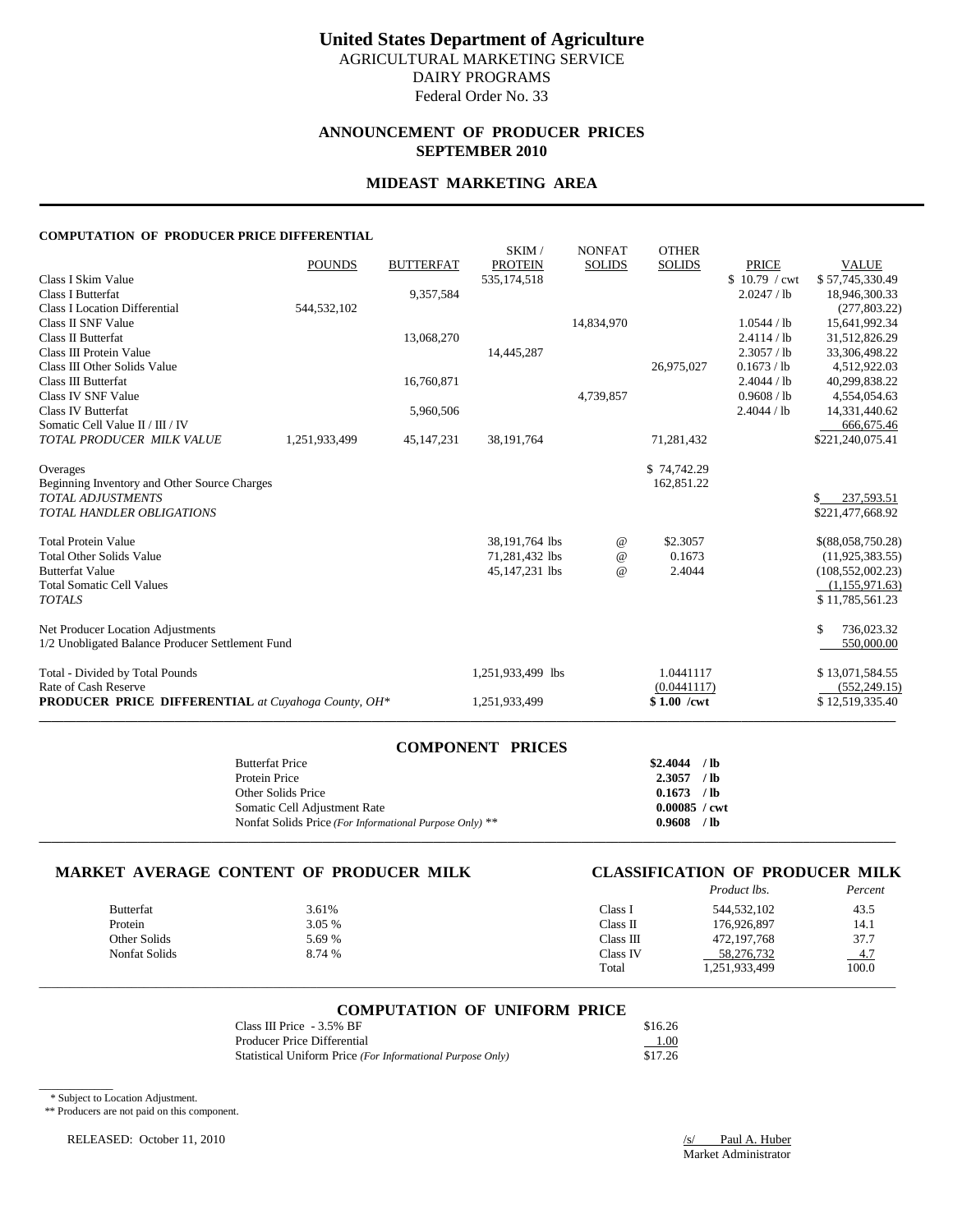## **ANNOUNCEMENT OF PRODUCER PRICES OCTOBER 2010**

### **MIDEAST MARKETING AREA**

### **COMPUTATION OF PRODUCER PRICE DIFFERENTIAL**

|                                                            |               |                  | SKIM/             | <b>NONFAT</b> | <b>OTHER</b>  |               |                                |
|------------------------------------------------------------|---------------|------------------|-------------------|---------------|---------------|---------------|--------------------------------|
|                                                            | <b>POUNDS</b> | <b>BUTTERFAT</b> | <b>PROTEIN</b>    | <b>SOLIDS</b> | <b>SOLIDS</b> | <b>PRICE</b>  | <b>VALUE</b>                   |
| Class I Skim Value                                         |               |                  | 537,031,844       |               |               | \$10.62 / cwt | \$57,032,781.83                |
| <b>Class I Butterfat</b>                                   |               | 9,584,658        |                   |               |               | 2.3794 / lb   | 22,805,735.24                  |
| <b>Class I Location Differential</b>                       | 546,616,502   |                  |                   |               |               |               | (280, 692, 16)                 |
| Class II SNF Value                                         |               |                  |                   | 21,161,064    |               | 1.0356 / lb   | 21,914,397.87                  |
| Class II Butterfat                                         |               | 15,149,110       |                   |               |               | 2.4506 / lb   | 37,124,408.98                  |
| Class III Protein Value                                    |               |                  | 15,734,816        |               |               | 2.4739 / lb   | 38,926,361.27                  |
| Class III Other Solids Value                               |               |                  |                   |               | 28,618,941    | 0.1736 / lb   | 4,968,248.11                   |
| Class III Butterfat                                        |               | 18,911,443       |                   |               |               | 2.4436 / lb   | 46,212,002.12                  |
| Class IV SNF Value                                         |               |                  |                   | 5,282,140     |               | 0.9896 / lb   | 5,227,205.79                   |
| Class IV Butterfat<br>Somatic Cell Value II / III / IV     |               | 7,231,124        |                   |               |               | 2.4436 / lb   | 17,669,974.62                  |
| TOTAL PRODUCER MILK VALUE                                  |               |                  |                   |               |               |               | 964,423.02<br>\$252,564,846.69 |
|                                                            | 1,358,745,079 | 50,876,335       | 42,682,002        |               | 77,368,945    |               |                                |
| Overages                                                   |               |                  |                   |               | \$40,368.42   |               |                                |
| Beginning Inventory and Other Source Charges               |               |                  |                   |               | 40,657.08     |               |                                |
| <b>TOTAL ADJUSTMENTS</b>                                   |               |                  |                   |               |               |               | 81,025.50<br>\$                |
| <b>TOTAL HANDLER OBLIGATIONS</b>                           |               |                  |                   |               |               |               | \$252,645,872.19               |
|                                                            |               |                  |                   |               |               |               |                                |
| <b>Total Protein Value</b>                                 |               |                  | 42,682,002 lbs    | $^{\,a}$      | \$2.4739      |               | \$(105,591,004.72)             |
| <b>Total Other Solids Value</b>                            |               |                  | 77,368,945 lbs    | $^{\,a}$      | 0.1736        |               | (13, 431, 248.83)              |
| <b>Butterfat Value</b>                                     |               |                  | 50,876,335 lbs    | @             | 2.4436        |               | (124, 321, 412.21)             |
| <b>Total Somatic Cell Values</b>                           |               |                  |                   |               |               |               | (1,617,784.14)                 |
| <b>TOTALS</b>                                              |               |                  |                   |               |               |               | \$.<br>7,684,422.29            |
| Net Producer Location Adjustments                          |               |                  |                   |               |               |               | \$<br>808,189.30               |
| 1/2 Unobligated Balance Producer Settlement Fund           |               |                  |                   |               |               |               | 480,000.00                     |
| Total - Divided by Total Pounds                            |               |                  | 1,358,745,079 lbs |               | 0.6603602     |               | 8,972,611.59                   |
| Rate of Cash Reserve                                       |               |                  |                   |               | (0.0403602)   |               | (548, 392, 23)                 |
| <b>PRODUCER PRICE DIFFERENTIAL</b> at Cuyahoga County, OH* |               |                  | 1,358,745,079     |               | $$0.62$ /cwt  |               | 8,424,219.36<br>\$             |
|                                                            |               |                  |                   |               |               |               |                                |

| <b>COMPONENT PRICES</b>                                 |                        |  |
|---------------------------------------------------------|------------------------|--|
| <b>Butterfat Price</b>                                  | $$2,4436$ /lb          |  |
| Protein Price                                           | $2.4739$ /lb           |  |
| Other Solids Price                                      | $0.1736$ /lb           |  |
| Somatic Cell Adjustment Rate                            | $0.00088 / \text{cwt}$ |  |
| Nonfat Solids Price (For Informational Purpose Only) ** | $0.9896$ /lb           |  |
|                                                         |                        |  |

# **MARKET AVERAGE CONTENT OF PRODUCER MILK CLASSIFICATION OF PRODUCER MILK**

# *Product lbs.*

|                  |        |           | 11000000000   | 1 <u>67 667 M</u> |
|------------------|--------|-----------|---------------|-------------------|
| <b>Butterfat</b> | 3.74%  | Class I   | 546,616,502   | 40.2              |
| Protein          | 3.14 % | Class II  | 245,975,328   | 18.1              |
| Other Solids     | 5.69 % | Class III | 501.293.510   | 36.9              |
| Nonfat Solids    | 8.83 % | Class IV  | 64,859,739    | $-4.8$            |
|                  |        | Total     | 1,358,745,079 | 100.0             |
|                  |        |           |               |                   |

#### **COMPUTATION OF UNIFORM PRICE**

\_\_\_\_\_\_\_\_\_\_\_\_\_\_\_\_\_\_\_\_\_\_\_\_\_\_\_\_\_\_\_\_\_\_\_\_\_\_\_\_\_\_\_\_\_\_\_\_\_\_\_\_\_\_\_\_\_\_\_\_\_\_\_\_\_\_\_\_\_\_\_\_\_\_\_\_\_\_\_\_\_\_\_\_\_\_\_\_\_\_\_\_\_\_\_\_\_\_\_\_\_\_\_\_\_\_\_\_\_\_\_\_\_\_\_\_\_\_\_\_\_\_\_\_\_\_\_\_\_\_\_\_\_\_\_\_\_\_\_

| Class III Price - 3.5% BF                                  | \$16.94 |
|------------------------------------------------------------|---------|
| <b>Producer Price Differential</b>                         | 0.62    |
| Statistical Uniform Price (For Informational Purpose Only) | \$17.56 |

\* Subject to Location Adjustment.

\_\_\_\_\_\_\_\_\_\_\_\_

\*\* Producers are not paid on this component.

RELEASED: November 11, 2010 /s/ Paul A. Huber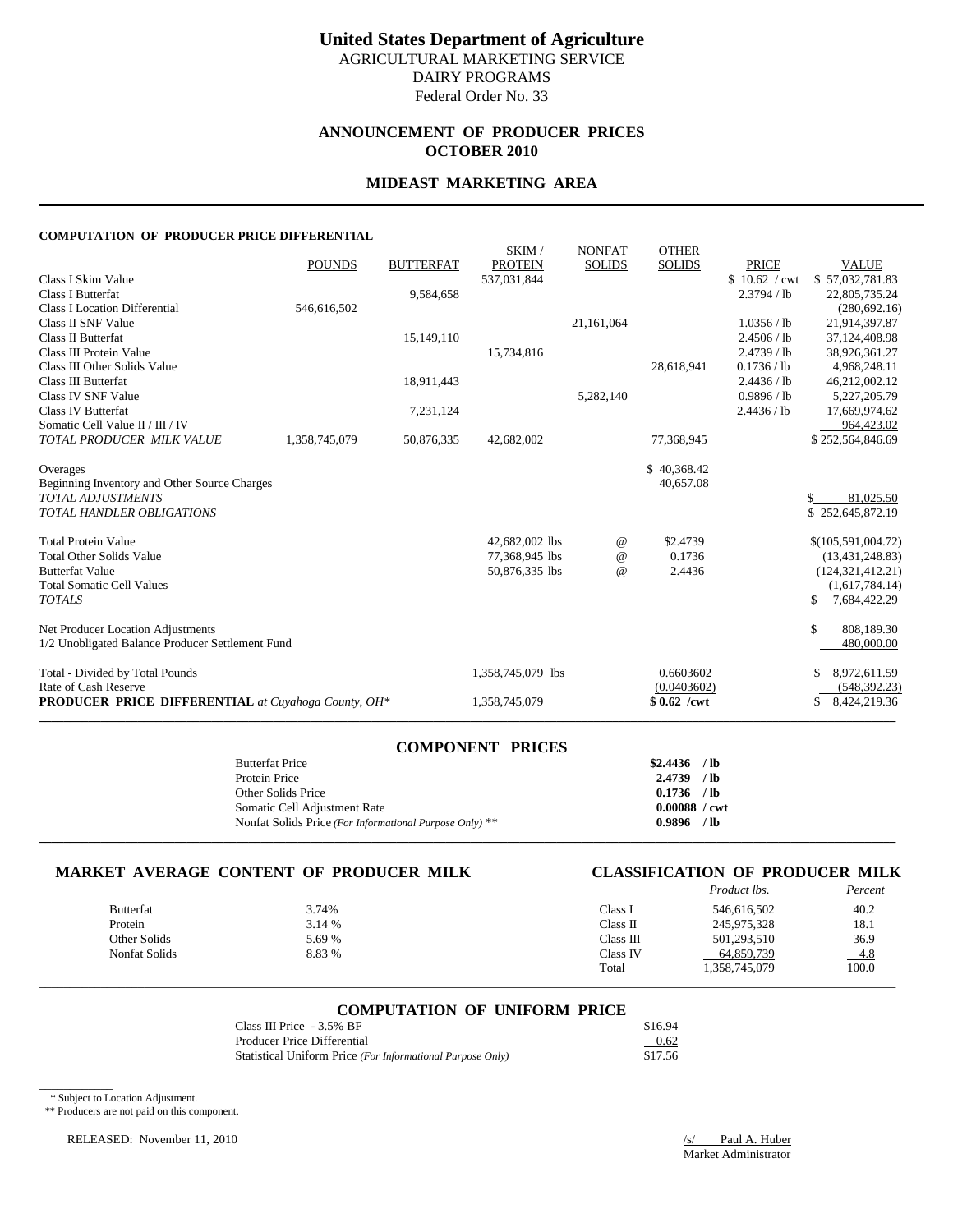## **ANNOUNCEMENT OF PRODUCER PRICES NOVEMBER 2010**

### **MIDEAST MARKETING AREA**

### **COMPUTATION OF PRODUCER PRICE DIFFERENTIAL**

|                                                            | <b>POUNDS</b> |                  | SKIM/<br><b>PROTEIN</b> | <b>NONFAT</b> | <b>OTHER</b><br><b>SOLIDS</b> | <b>PRICE</b>  |                                 |
|------------------------------------------------------------|---------------|------------------|-------------------------|---------------|-------------------------------|---------------|---------------------------------|
| Class I Skim Value                                         |               | <b>BUTTERFAT</b> | 547,023,354             | <b>SOLIDS</b> |                               | \$10.98 / cwt | <b>VALUE</b><br>\$60,063,164.23 |
| <b>Class I Butterfat</b>                                   |               | 10,090,657       |                         |               |                               | 2.4695 / lb   | 24,918,877.47                   |
| Class I Location Differential                              | 557,114,011   |                  |                         |               |                               |               | (279,005.30)                    |
| Class II SNF Value                                         |               |                  |                         | 12,289,073    |                               | 1.0756 / lb   | 13,218,126.91                   |
| Class II Butterfat                                         |               | 12,116,243       |                         |               |                               | 2.2492 / lb   | 27, 251, 853. 74                |
| Class III Protein Value                                    |               |                  | 14,495,225              |               |                               | 2.1981 / lb   | 31,861,954.09                   |
| Class III Other Solids Value                               |               |                  |                         |               | 26,108,210                    | 0.1797 / lb   | 4,691,645.35                    |
| Class III Butterfat                                        |               | 17,082,472       |                         |               |                               | 2.2422 / lb   | 38, 302, 318. 73                |
| Class IV SNF Value                                         |               |                  |                         | 5,509,699     |                               | 1.0172 / lb   | 5,604,465.80                    |
| Class IV Butterfat                                         |               | 7,558,559        |                         |               |                               | 2.2422 / lb   | 16,947,800.97                   |
| Somatic Cell Value II / III / IV                           |               |                  |                         |               |                               |               | 808,734.96                      |
| TOTAL PRODUCER MILK VALUE                                  | 1,225,999,304 | 46,847,931       | 38,971,940              |               | 69,901,192                    |               | \$223,389,936.95                |
| Overages                                                   |               |                  |                         |               | \$69,648.98                   |               |                                 |
| Beginning Inventory and Other Source Charges               |               |                  |                         |               | (38, 542.41)                  |               |                                 |
| <b>TOTAL ADJUSTMENTS</b>                                   |               |                  |                         |               |                               |               | 31,106.57<br>\$.                |
| <b>TOTAL HANDLER OBLIGATIONS</b>                           |               |                  |                         |               |                               |               | \$223,421,043.52                |
| <b>Total Protein Value</b>                                 |               |                  | 38,971,940 lbs          | @             | \$2.1981                      |               | \$ (85,664,221.29)              |
| <b>Total Other Solids Value</b>                            |               |                  | 69,901,192 lbs          | @             | 0.1797                        |               | (12, 561, 244.20)               |
| <b>Butterfat Value</b>                                     |               |                  | 46,847,931 lbs          | $\omega$      | 2.2422                        |               | (105,042,430.90)                |
| <b>Total Somatic Cell Values</b>                           |               |                  |                         |               |                               |               | (1.490.671.95)                  |
| <b>TOTALS</b>                                              |               |                  |                         |               |                               |               | \$18,662,475.18                 |
| Net Producer Location Adjustments                          |               |                  |                         |               |                               |               | \$<br>770,736.99                |
| 1/2 Unobligated Balance Producer Settlement Fund           |               |                  |                         |               |                               |               | 500,000.00                      |
| Total - Divided by Total Pounds                            |               |                  | 1,225,999,304 lbs       |               | 1.6258747                     |               | \$19,933,212.17                 |
| Rate of Cash Reserve                                       |               |                  |                         |               | (0.0458747)                   |               | (562, 423.50)                   |
| <b>PRODUCER PRICE DIFFERENTIAL</b> at Cuyahoga County, OH* |               |                  | 1,225,999,304           |               | $$1.58$ /cwt                  |               | \$19,370,788.67                 |
|                                                            |               |                  |                         |               |                               |               |                                 |

| <b>COMPONENT PRICES</b>                                 |                        |      |
|---------------------------------------------------------|------------------------|------|
| <b>Butterfat Price</b>                                  | $$2,2422$ /lb          |      |
| Protein Price                                           | 2.1981 / lb            |      |
| Other Solids Price                                      | 0.1797                 | / lb |
| Somatic Cell Adjustment Rate                            | $0.00081 / \text{cwt}$ |      |
| Nonfat Solids Price (For Informational Purpose Only) ** | $1.0172$ /lb           |      |
|                                                         |                        |      |

# **MARKET AVERAGE CONTENT OF PRODUCER MILK CLASSIFICATION OF PRODUCER MILK**

|                  |        |           | <i>Product lbs.</i> | Percent    |
|------------------|--------|-----------|---------------------|------------|
| <b>Butterfat</b> | 3.82%  | Class I   | 557.114.011         | 45.4       |
| Protein          | 3.18 % | Class II  | 145.418.560         | 11.9       |
| Other Solids     | 5.70 % | Class III | 456,212,343         | 37.2       |
| Nonfat Solids    | 8.88%  | Class IV  | 67.254.390          | <u>5.5</u> |
|                  |        | Total     | 1,225,999,304       | 100.0      |

### **COMPUTATION OF UNIFORM PRICE**

\_\_\_\_\_\_\_\_\_\_\_\_\_\_\_\_\_\_\_\_\_\_\_\_\_\_\_\_\_\_\_\_\_\_\_\_\_\_\_\_\_\_\_\_\_\_\_\_\_\_\_\_\_\_\_\_\_\_\_\_\_\_\_\_\_\_\_\_\_\_\_\_\_\_\_\_\_\_\_\_\_\_\_\_\_\_\_\_\_\_\_\_\_\_\_\_\_\_\_\_\_\_\_\_\_\_\_\_\_\_\_\_\_\_\_\_\_\_\_\_\_\_\_\_\_\_\_\_\_\_\_\_\_\_\_\_\_\_\_

| Class III Price $-3.5\%$ BF                                | \$15.44 |
|------------------------------------------------------------|---------|
| Producer Price Differential                                | 1.58    |
| Statistical Uniform Price (For Informational Purpose Only) | \$17.02 |

\* Subject to Location Adjustment.

\_\_\_\_\_\_\_\_\_\_\_\_

\*\* Producers are not paid on this component.

RELEASED: December 10, 2010 /s/ Paul A. Huber